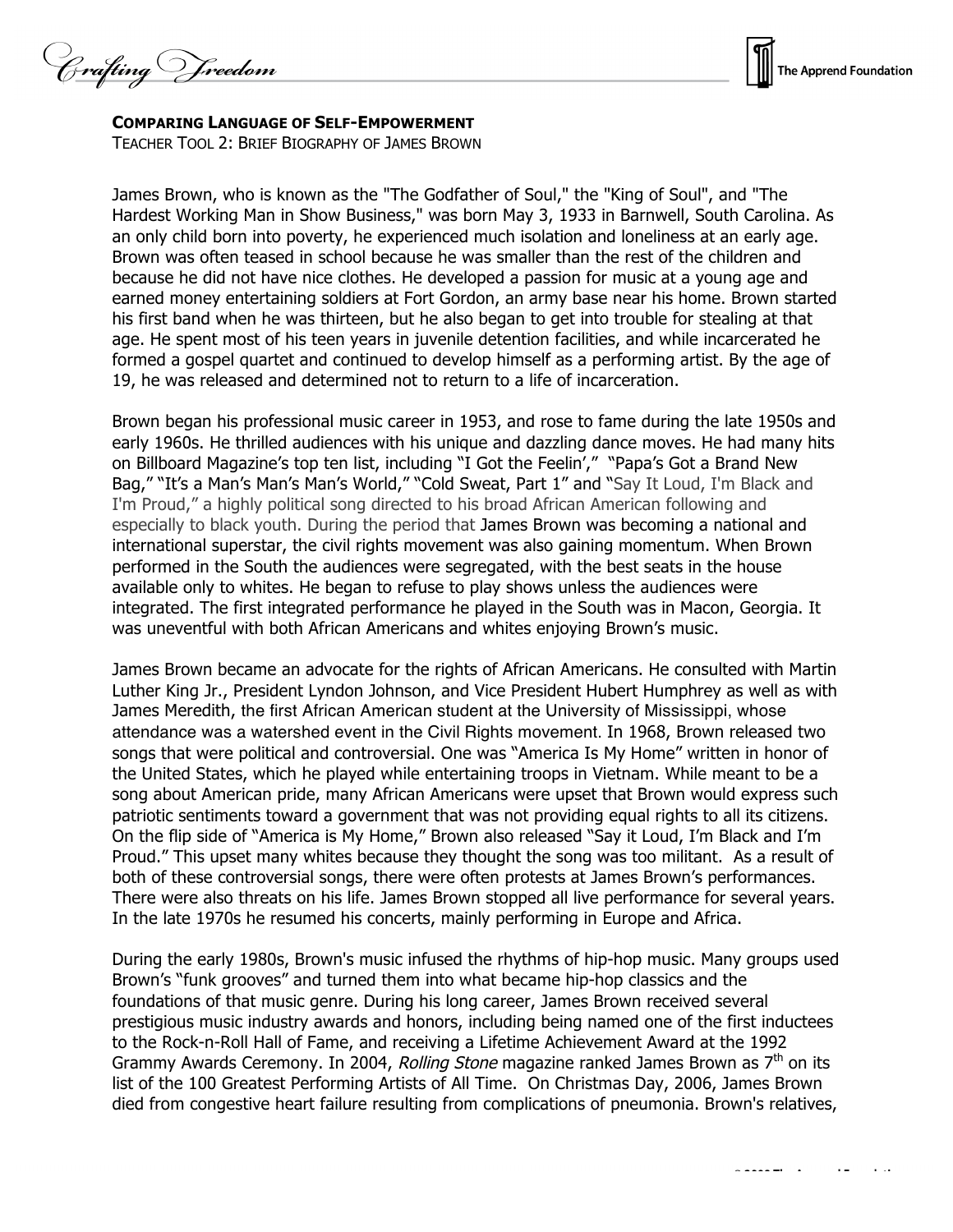friends, and thousand of fans attended memorial services for him at the Apollo Theater in New York City and in Augusta, Georgia. James Brown is recognized as one of the most influential figures in twentieth-century popular culture and music. He will be remembered for his musical genius, his performance artistry, and also for the empowering lyrics of "Say it Loud, I'm Black and I'm Proud" which helped to "craft freedom" for many African Americans during the Civil Rights era.